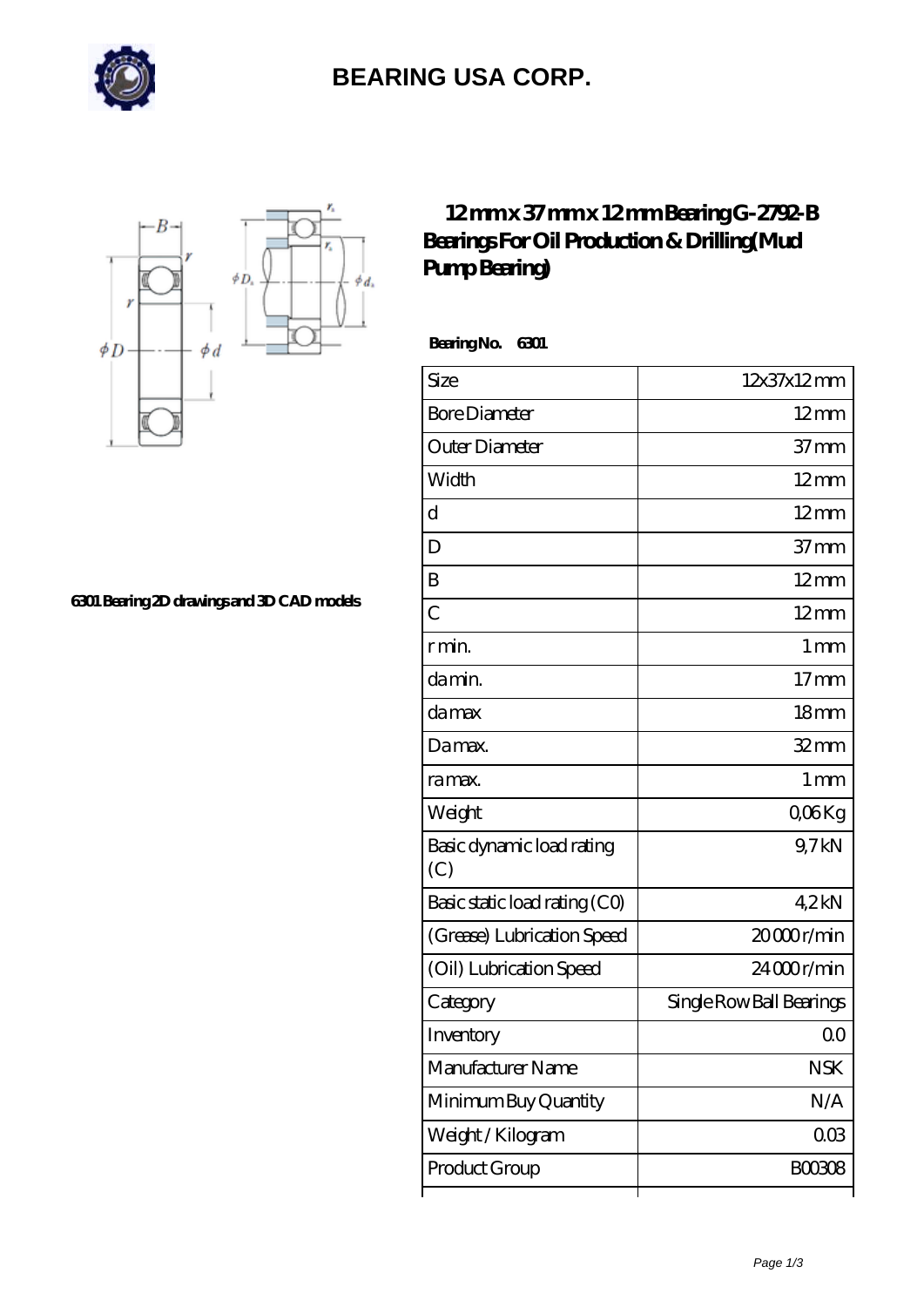

## **[BEARING USA CORP.](https://m.hathaykhongbanghayhat.org)**

| Enclosure                          | Open                                                                                                                                                                        |
|------------------------------------|-----------------------------------------------------------------------------------------------------------------------------------------------------------------------------|
| Precision Class                    | ABEC 1   ISO PO                                                                                                                                                             |
| Maximum Capacity / Filling<br>Slot | No                                                                                                                                                                          |
| Rolling Element                    | <b>Ball Bearing</b>                                                                                                                                                         |
| Snap Ring                          | No                                                                                                                                                                          |
| <b>Internal Special Features</b>   | No                                                                                                                                                                          |
| Cage Material                      | Steel                                                                                                                                                                       |
| Internal Clearance                 | CO-Medium                                                                                                                                                                   |
| Inch - Metric                      | Metric                                                                                                                                                                      |
| Long Description                   | 12MM Bore; 37MM<br>Outside Diameter; 12MM<br>Outer Race Diameter;<br>Open; Ball Bearing; ABEC 1<br>ISO PQ No Filling Slot; No<br>Snap Ring, No Internal<br>Special Features |
| Category                           | Single Row Ball Bearing                                                                                                                                                     |
| <b>UNSPSC</b>                      | 31171504                                                                                                                                                                    |
| Harmonized Tariff Code             | 8482105068                                                                                                                                                                  |
| Noun                               | Bearing                                                                                                                                                                     |
| Keyword String                     | Ball                                                                                                                                                                        |
| Manufacturer URL                   | http://www.nskamericas.co<br>m                                                                                                                                              |
| Manufacturer Item Number           | 6301                                                                                                                                                                        |
| Weight/LBS                         | 006                                                                                                                                                                         |
| Outer Race Width                   | Q472Inch   12Millimeter                                                                                                                                                     |
| Bore                               | 0.472Inch   12Millimeter                                                                                                                                                    |
| Outside Diameter                   | 1.457 Inch   37 Millimeter                                                                                                                                                  |
| <b>SRI</b>                         | 401                                                                                                                                                                         |
| hidYobi                            | 6301                                                                                                                                                                        |
| LangID                             | 1                                                                                                                                                                           |
| $D_{-}$                            | 37                                                                                                                                                                          |
| <b>SREX</b>                        | 004                                                                                                                                                                         |
| $B_{-}$                            | 12                                                                                                                                                                          |